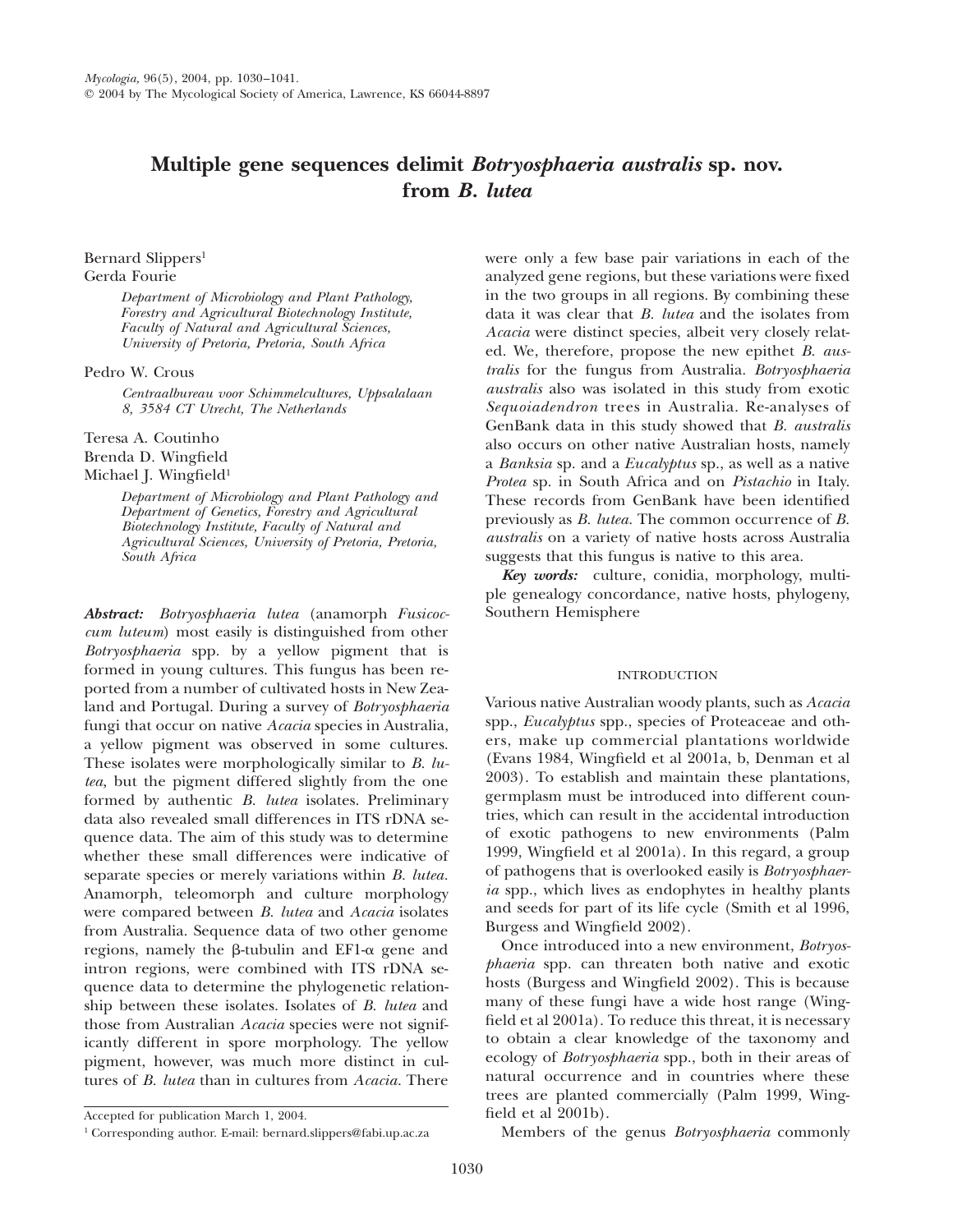are accepted to be difficult to identify to species level. For a number of years after the circumscription of the genus, ascomatal morphology and host range were considered characteristic for different species (Cesati and De Notaris 1863, Saccardo 1877, Trotter 1928). This resulted in considerable difficulty because the teleomorph is not found frequently in nature and is produced only rarely in culture. In addition, it currently is understood that some *Botryosphaeria* spp. can infect a wide variety of hosts (Stevens and Jenkins 1924, Punithalingham and Holliday 1973, Punithalingham and Waller 1973). Furthermore, teleomorph characters vary on different hosts and often are not distinctive at species level (von Arx and Müller 1954, Slippers et al 2004).

Conidial and cultural morphology often are used to distinguish different *Botryosphaeria* spp. (Shoemaker 1964, Pennycook and Samuels 1985, Denman et al 2000, Slippers et al 2004). The anamorphs of these fungi are encountered commonly, both in nature and in culture. Distinctive features of conidia are the shape, size, length/width ratio, septation, content, color, wall thickness and ornamentation. In addition, the general growth pattern, speed and color of a colony on agar sometimes are informative for species identification (Pennycook and Samuels 1985, Phillips et al 2002, Slippers et al 2004).

In recent years, various DNA based techniques have been used to distinguish between *Botryosphaeria* spp. These techniques include dominant and codominant molecular markers such as RAPDs, ISSRs and microsatellites (Burgess et al 2001, Smith and Stanosz 2001, Zhou et al 2001) and sequence data for a number of DNA regions ( Jacobs and Rehner 1998, Denman et al 2000, Zhou and Stanosz 2001a, b, Phillips et al 2002, Slippers et al 2004). However, these data have not always been sufficient to distinguish boundaries between closely related or cryptic species. In such cases, multiple gene genealogies have been used (de Wet et al 2003, Slippers et al 2004). These molecular data, combined with morphological and ecological data, allow for robust identification of *Botryosphaeria* spp.

Pennycook and Samuels (1985) described an anamorph of a *Botryosphaeria* species, *Fusicoccum luteum* Pennycook & Samuels, from New Zealand. This species could be distinguished most easily from other botryosphaeriaceous fungi from *Malus* sp., *Populus* sp. and *Actinidia deliciosa* by a yellow pigment produced in young cultures. The teleomorph was unknown. A few years later, Phillips et al (2002) also noticed a yellow pigment in cultures derived from *Botryosphaeria* ascomata on *Vitis vinifera* in Portugal. Using ribosomal DNA (rDNA) sequence and SSCP, RAPD and morphological data, the Portuguese fungus was shown to be similar to *F. luteum,* for which the teleomorph *B. lutea* A.J.L. Phillips was described. *Botryosphaeria lutea,* thus, seems to be a more important pathogen of fruit and forestry crops than previously was recognized. This pathogen evidently has been mistaken as well for *B. dothidea* (Fr. : Moug.) Ces. & De Not. (Phillips et al 2002).

*Botryosphaeria rhodina* (Berk. & Curt.) Arx and *B. dothidea* both have been reported from native Australian *Acacia* spp., where these trees are planted as exotics (Roux 1998, Roux et al 2001). However, during a recent survey of *Botryosphaeria* spp. on native Australian flora, some cultures from *Acacia* sp. produced a yellow pigment in culture, similar to that described for *B. lutea.* Initial ITS rDNA sequence data confirmed a close relationship with *B. lutea,* but some sequence divergence also was obvious. The aim of this study, therefore, was to determine the relationship between these isolates from *Acacia* in Australia and *B. lutea* isolates from New Zealand and Portugal. To evaluate the phylogenetic significance of the sequence variation seen in the ITS region, sequence data from three gene regions (ITS rDNA, btubulin and translation elongation factor  $1\alpha$  [EF-1 $\alpha$ ]) were compared. Teleomorph, anamorph and cultural characters also were considered.

#### MATERIALS AND METHODS

*Isolates.*—Thirteen isolates of a *Botryosphaeria* species, resembling *B. lutea* and its anamorph *F. luteum,* were collected from diseased or dying stems of *Acacia* spp. in Australia. Collections were made by J. Roux from *A. mearnsii* in 1999 and by the senior author in 2001 (TABLE I). Four similar isolates also were obtained from samples of diseased *Sequoiadendron gigantea* growing as an exotic in Canberra (TABLE I). Two isolates of *B. lutea* (one ex-type) were provided by AJL Phillips (CAP002, CAP037) (TABLE I). Two isolates originating from the original description of *F. luteum* (one ex-type) by Pennycook and Samuels (1985) also were included (TABLE I). Isolates were maintained on maltyeast extract agar (MYA) (2% malt extract, 0.2% yeast extract and 2% agar; Biolab, Johannesburg, South Africa) at 25 C in the dark or under near UV light. Isolates are maintained in the Culture Collection (CMW) of the Forestry and Agricultural Biotechnology Institute (FABI), University of Pretoria, Pretoria, South Africa.

*Molecular phylogenetic characterization.*—A phenol : chloroform DNA extraction technique was used to isolate the genomic DNA as described in Raeder and Broda (1985) and Smith et al (2001). Four isolates from *Acacia* and *Sequoiadendron* from Australia were used in phylogenetic comparisons, with two isolates from each of the studies of Pennycook and Samuels (1985) and Phillips et al (2002), including the ex-type cultures of *B. lutea* and *F. luteum* from these studies (TABLE I). DNA sequences of other *Botryosphaeria* spp. that were included in the analysis for comparative pur-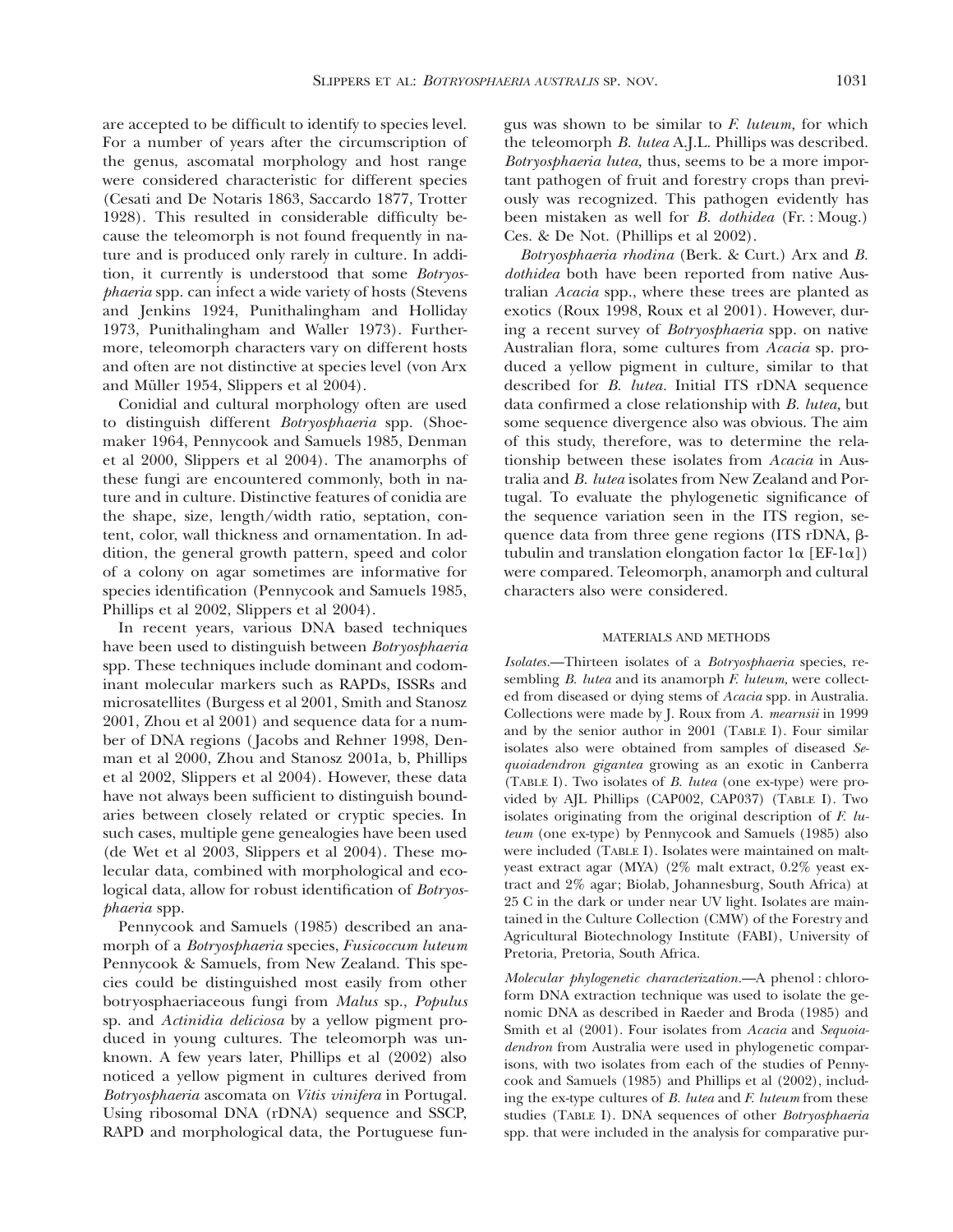|                |                                                 |                                                                       |                         |                                                                                                                                                                                                                                                                                                                                                    |                       |           | GenBank   |          |
|----------------|-------------------------------------------------|-----------------------------------------------------------------------|-------------------------|----------------------------------------------------------------------------------------------------------------------------------------------------------------------------------------------------------------------------------------------------------------------------------------------------------------------------------------------------|-----------------------|-----------|-----------|----------|
|                | Culture No. <sup>1</sup> Other No. <sup>1</sup> | Identity                                                              | Host                    | Location                                                                                                                                                                                                                                                                                                                                           | Collector             | ГTS       | ß-tubulin | EF 1-α   |
| CMW7772        |                                                 | Botryosphaeria<br>ribis                                               | Ribes sp.               | New York, USA                                                                                                                                                                                                                                                                                                                                      | B. Slippers/G. Hudler | AY236925, | AY236906, | AY236877 |
| CMW7054        | CBS121                                          | B. ribis                                                              | $R.$ $rubrum$           | New York, USA                                                                                                                                                                                                                                                                                                                                      | N.E. Stevens          | AF241177  | AY236908. | AY236879 |
| CMW9078        | <b>ICMP7925</b>                                 | B. parva                                                              | Actinidia deliciosa     | New Zealand                                                                                                                                                                                                                                                                                                                                        | S.R. Pennycook        | AY236940, | AY236914  | AY236885 |
| CMW9081        | ICMP8003                                        | B. parva                                                              | Populus nigra           | New Zealand                                                                                                                                                                                                                                                                                                                                        | G.J. Samuels          | AY236943  | AY236917  | AY236888 |
| CMW10125       | BOT24                                           | $B.$ eucalyptorum                                                     | Eucalyptus grandis      | Mpumalanga, S Africa                                                                                                                                                                                                                                                                                                                               | H. Smith              | AF283686. | AY236920. | AY236891 |
| CMW11705       |                                                 | $B.$ eucalyptorum                                                     | E. nitens               | S Africa                                                                                                                                                                                                                                                                                                                                           | <b>B.</b> Slippers    | AY339248, | AY339256. | AY339264 |
| CMW992/3       | KJ93.52                                         | B. lutea                                                              | A. deliciosa            | New Zealand                                                                                                                                                                                                                                                                                                                                        | G.J. Samuels          | AF027745, | AY236923  | AY236894 |
| CMW9076        | <b>ICMP7818</b>                                 | B. lutea                                                              | $Malus \times domestic$ | New Zealand                                                                                                                                                                                                                                                                                                                                        | S.R. Pennycook        | AY236946. | AY236922  | AY236893 |
| CMW10309       | CAP <sub>002</sub>                              | B. lutea                                                              | Vitis vinifera          | Portugal                                                                                                                                                                                                                                                                                                                                           | A.J.L. Phillips       | AY339258  | AY339250. | AY339266 |
| CMW10310       | CAP037                                          | B. lutea                                                              | V. vinifera             | Portugal                                                                                                                                                                                                                                                                                                                                           | A.J.L. Phillips       | AY339259, | AY339251  | AY339267 |
| CMW9072        |                                                 | <b>B.</b> australis                                                   | z sp.<br>Acacia         | Melbourne, Australia                                                                                                                                                                                                                                                                                                                               | J. Roux/D. Guest      | AY339260, | AY339252  | AY339268 |
| CMW9073        |                                                 | <b>B.</b> australis                                                   | i sp.<br>Acacia         | Melbourne, Australia                                                                                                                                                                                                                                                                                                                               | J. Roux/D. Guest      | AY339261  | AY339253  | AY339269 |
| CMW6837        |                                                 | B. australis                                                          | Acacia sp.              | Batemans Bay, Australia                                                                                                                                                                                                                                                                                                                            | M.J. Wingfield        | AY339262  | AY339254  | AY339270 |
| <b>CMW6853</b> |                                                 | <b>B.</b> australis                                                   | ${\it Sequoidendron}$   | Canberra, Australia                                                                                                                                                                                                                                                                                                                                | M.J. Wingfield        | AY339263, | AY339255, | AY339271 |
|                |                                                 |                                                                       | $\it giganteum$         |                                                                                                                                                                                                                                                                                                                                                    |                       |           |           |          |
| CMW9075        |                                                 | B. dothidea                                                           | Populus sp.             | New Zealand                                                                                                                                                                                                                                                                                                                                        | G.J. Samuels          | AY236950, | AY236928  | AY236899 |
| CMW8000        |                                                 | $\begin{tabular}{ll} B. & dotidea \\ B. & stevensii \\ \end{tabular}$ | Prunus sp.              | Crocifisso, Switzerland                                                                                                                                                                                                                                                                                                                            | <b>B.</b> Slippers    | AY236949  | AY236927. | AY236898 |
| CMW7060        | CBS <sub>431</sub>                              |                                                                       | Fraxinus excelsior      | Netherlands                                                                                                                                                                                                                                                                                                                                        | H.A. van der Aa       | AY236955  | AY236933. | AY236904 |
| CMW7774        |                                                 | B. obtusa                                                             | Ribes sp.               | New York, USA                                                                                                                                                                                                                                                                                                                                      | B. Slippers/G. Hudler | AY236953, | AY236931, | AY236902 |
| CMW10130       | <b>BOT977</b>                                   | B. rhodina                                                            | Vitex sp.               | Uganda                                                                                                                                                                                                                                                                                                                                             | J. Roux               | AY236951, | AY236929, | AY236900 |
|                |                                                 |                                                                       |                         | <sup>1</sup> Designation of isolates and culture collections: CAP = Culture collection of AJL Phillips, Lisbon, Portugal; CBS = Centraalbureau voor Schimmelcultures, Utrecht,<br>Netherlands; CMW = Tree Pathology Co-operative Program, Forestry and Agricultural Biotechnology Institute, University of Pretoria, South Africa; ICMP = Interna- |                       |           |           |          |

TABLE I. Isolates considered in the phylogenetic study TABLE I. Isolates considered in the phylogenetic study

1032 MYCOLOGIA

Netherlands; CMW Tree Pathology Co-operative Program, Forestry and Agricultural Biotechnology Institute, University of Pretoria, South Africa; ICMP tional Collection of Microorganisms from Plants, Auckland, New Zealand; KJ Jacobs and Rehner (1998).

 Three GenBank accession numbers are given for each isolate representing its ITS rDNA, b-tubulin and EF1 asequences, in that order.

ા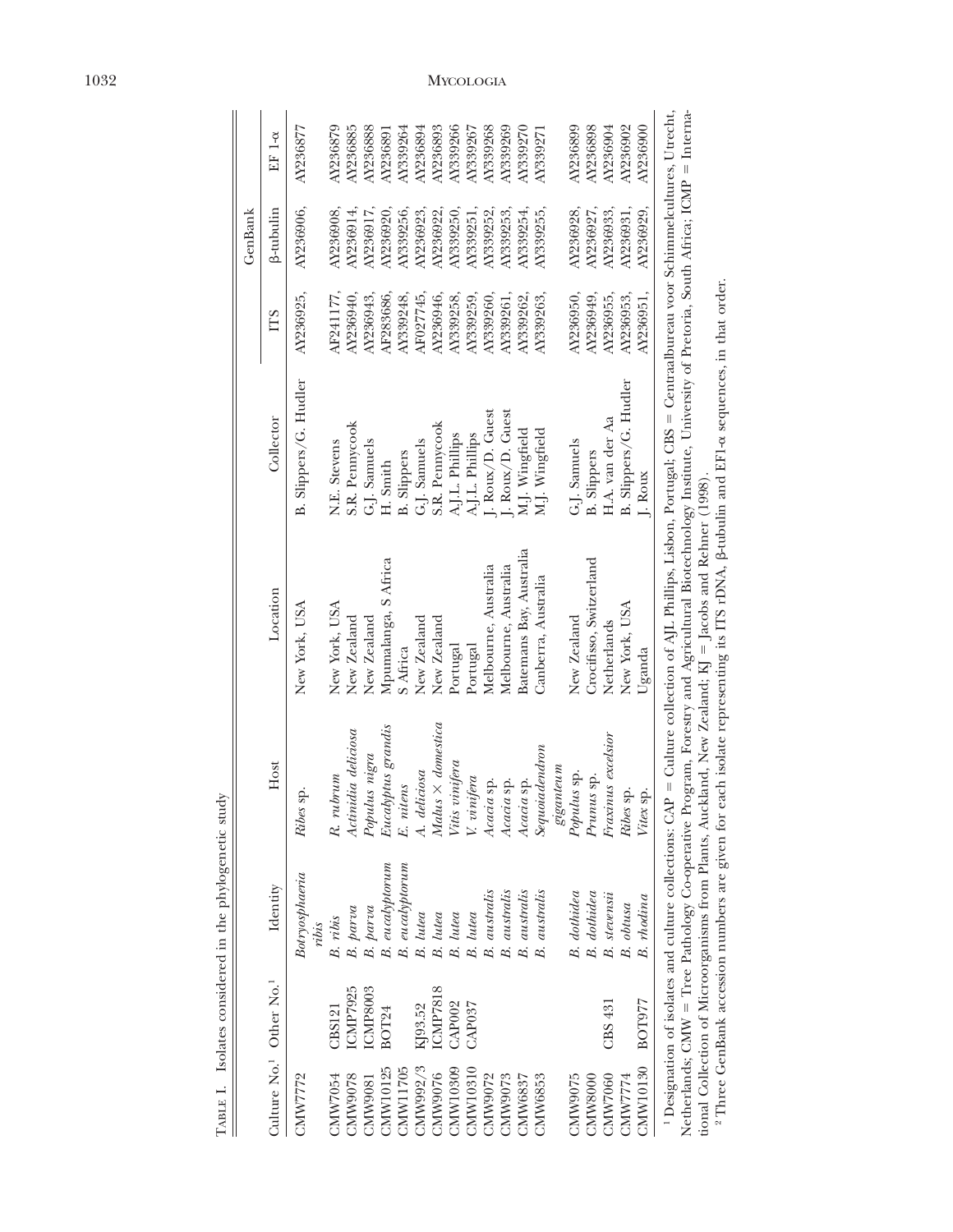poses were from Slippers et al (2004) (TABLE I). Furthermore, Smith and Stanosz (2001) and Denman et al (2003) used ITS rDNA sequence comparisons to identify *B. lutea* or *F. luteum* isolates from native *Banksia* spp., *Eucalyptus marginata* and a *Protea* sp. in Australia and South Africa. ITS sequences from these studies were obtained from GenBank and compared with the isolates examined in the present study (TABLE I).

Sequences of three nuclear loci were used for phylogenetic comparisons between isolates. The region spanning the  $3'$  end of the 16S (small-subunit) rRNA gene, the first internal transcribed spacer (ITS1), the complete 5.8S rRNA gene, the second ITS  $(ITS2)$  and the  $5'$  end of the  $26S$ (large-subunit) rRNA gene was amplified using the primers ITS1 and ITS4 (White et al 1990). A region of the  $\beta$ -tubulin gene was amplified using the primers Bt2a and Bt2b (Glass and Donaldson 1995). In addition, a part of the  $EFL-\alpha$  was amplified using the primers EF1-728F and EF1-986R (Carbone et al 1999). PCR reaction mixtures, PCR conditions and visualization of amplicons are as described by Slippers et al (2004). The amplicons of all three DNA regions were purified and sequenced as described by Slippers et al (2004), using the same primers used to generate the amplicons.

Sequence data were analyzed with Sequence Navigator version 1.0.1<sup>th</sup> (Perkin Elmer Applied Biosystems, Foster City, California) and manually aligned by inserting gaps. Gaps were treated as a fifth character, and all characters were unordered and of equal weight. A partition homogeneity test was done to determine whether the datasets were congruent (Farris et al 1995, Huelsenbeck et al 1996). Estimated levels of homoplasy and phylogenetic signal (retention and consistency indices and g1-value) (Hillis and Huelsenbeck 1992) were determined. Maximum-parsimonious trees were determined with PAUP (Phylogenetic Analysis Using Parsimony) version 4.0b10 (Swofford 1999), with heuristic searches of only informative characters and tree bisection and reconstruction (TBR) as branch-swapping algorithm (random stepwise addition). Maxtrees were unlimited, branches of zero length were collapsed, and all multiple equally parsimonious trees were saved. Branch and branch-node supports were determined using 1000 bootstrap replicates (Felsenstein 1985) and decay analysis of the branch nodes using Autodecay (Eriksson 1998). Phylogenetic species hypotheses were tested using distance analyses with the neighbor-joining algorithm, using both an uncorrected p-factor and HKY85 parameters alternatively in PAUP.

To test the consistency of branches in the combined dataset, the three partial gene sequence datasets were analyzed separately but in the same way as described above. The ITS rDNA dataset was expanded and analyzed separately to include isolates for which only ITS rDNA data were available from GenBank.

*Morphological characterization.*—All isolates were grown on sterilized pine needles that were placed on water agar (WA) (2% agar; Biolab Midrand, Johannesburg, South Africa) at 25 C under near UV light, to promote sporulation. Fruiting structures from in vivo and in vitro collections were sectioned with an American Optical Freezing Microtome or by hand and mounted in clear lactophenol. Morphological observations were made and images were recorded on a light microscope and Axiocam digital camera (Carl Zeiss, Germany). The morphology of these samples was compared with material of *B. lutea* (LISE94070 [holotype] and LISE94073) and *F. luteum* (PDD45400).

Growth rate, colony morphology and color (Rayner 1970) of isolates obtained during this study, as well as of extype isolates of *B. lutea* and *F. luteum,* were determined. Two isolates of each species were incubated on potato-dextrose agar (PDA) (0.4% potato extract, 2% dextrose, 1.5% agar; Biolab, Midrand, Johannesburg, South Africa) at 5 C intervals ranging from 10 to 35 C in the dark. Growth rate was measured at the leading edge in 24 h intervals. The experiment was repeated for the new species described below.

RESULTS

*Molecular phylogenetic characterization.*—PCR products of approximately 580 bp (ITS rDNA), 450 bp  $(\beta$ tubulin) and 300 bp ( $EFI-\alpha$ ) were amplified for all isolates. Sequence data at the  $5'$  and  $3'$  ends were deleted from the dataset if they were doubtful (GenBank AY339248–AY339271). The partition homogeneity test of the ITS-rDNA,  $\beta$ -tubulin and EF1a datasets, indicated that they were congruent (*P* val $ue = 0.53$ ). The data from the three regions were combined and the total dataset consisted of 1324 characters after alignment (TreeBASE S1008 [study]; M1704 [matrix]). A seven base pair region in the  $EFI-\alpha$  region was repeated twice in most species. Isolates of *B. ribis* contained two extra of these repeats, which were coded to represent only two evolutionary events and not 14 as was the case before the coding. Of the remaining characters, 322 were parsimony informative and used in the analyses. This combined dataset contained significant phylogenetic signal compared to random trees ( $P < 0.01$ ; g1 = -0.97) (Hillis and Huelsenbeck 1992). After heuristic searches in PAUP, three equally most-parsimonious trees of 540 steps were retained (CI =  $0.843$ ; RI = 0.909) (FIG. 1). Trees obtained using distance methods were the same as those obtained using parsimony.

Based on the combined analysis of the sequence data from the three gene regions, *B. lutea* and the *Botryosphaeria* sp. from *Acacia* and *Sequoiadendron* in Australia grouped into two distinct clades (FIG. 1). Although the branches separating these two clades were short, compared to the branches separating other well-defined species in the analysis, they were strongly supported (d5/96% and d5/100% decay values and bootstrap support). The separation also was supported in the individual analyses of the sequence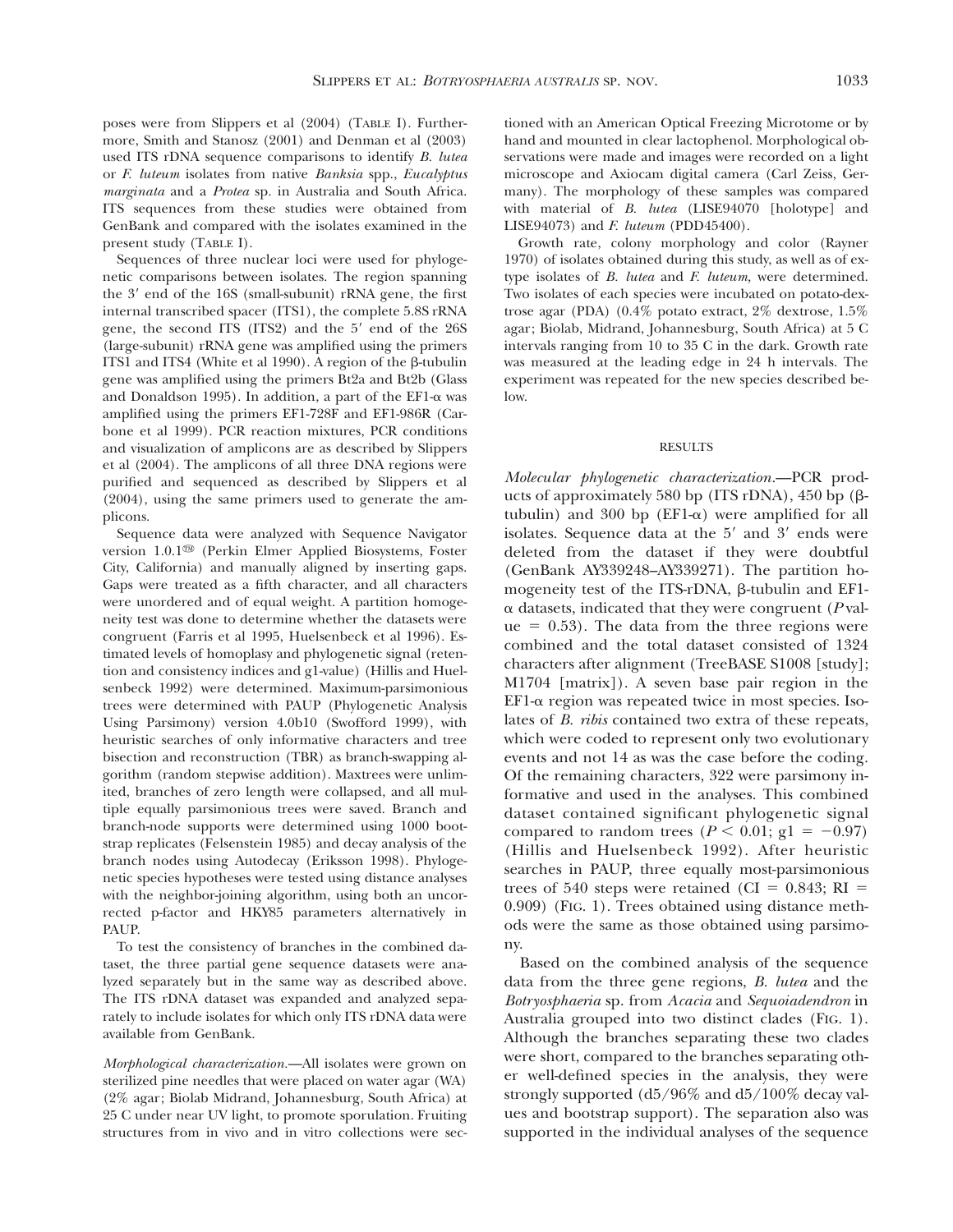## 1034 MYCOLOGIA



FIG. 1. One of three most-parsimonious trees obtained through heuristic searches of the combined dataset of the ITSrDNA, β-tubulin and EF1-α regions. Support for branches and nodes are indicated respectively as bootstrap values (1000 replicates) below and decay values above the branches. *Botryosphaeria* spp. with *Diplodia*-like anamorphs (*B. rhodina, B. obtusa* and *B. stevensii*) are treated as outgroup taxa to which the tree is rooted. The remaining *Botryosphaeria* spp. that form ingroup have *Fusicoccum* anamorphs. Isolate numbers, hosts and origins (Aust = Australia, Neth = Netherlands, NY = New York, USA, NZ = New Zealand, SA = South Africa, Swit = Switzerland, Ug = Uganda) are indicated, as well as the taxonomic identities of the clades.

datasets of the three gene regions (analyses done using the same parameters as for the combined dataset) (FIG. 2A–C). Analysis of the sequences between these two groups showed that the alleles were fixed in the two groups at 14 of the 15 polymorphic loci. Of these 15 polymorphic sites, four were indels, 10 transitions and a transversion. The bias toward transitions is considered in the distance analysis (HKY85 parameters) and does not change the interpretation of the results. Among the isolates studied here, these two clades are considered phylogenetically separate and the fungus from Australia is described here as new.

GenBank sequences of the ITS rDNA region from isolates that previously were identified as *B. lutea* or *F. luteum* (Smith and Stanosz 2001, Denman et al 2003) separated into both *B. lutea* and *B. australis*

clades, although the bootstrap values for both groups were low (63% and 73% respectively) (FIG. 3). Sequences from *Actinidia* (New Zealand) and *Buckinghamia* (Australia) grouped with *B. lutea.* Isolates from Australian native hosts, including *Eucalyptus* and *Banksia,* and from a South African native *Protea* grouped with the newly identified *Botryosphaeria* sp. Three isolates from *Banksia* in Australia (Denman et al 2003) resided in a sister group of the *B. lutea* and *B. australis* clades.

Isolates residing in the clades representing *B. lutea* and the new species described in this study were related more closely to each other (d14/100% bootstrap) than to any other taxon included in the analysis. In addition, these two species were related more closely to *B. ribis, B. parva* and *B. eucalyptorum* (d28/ 100% bootstrap) than to *B. dothidea.* All these species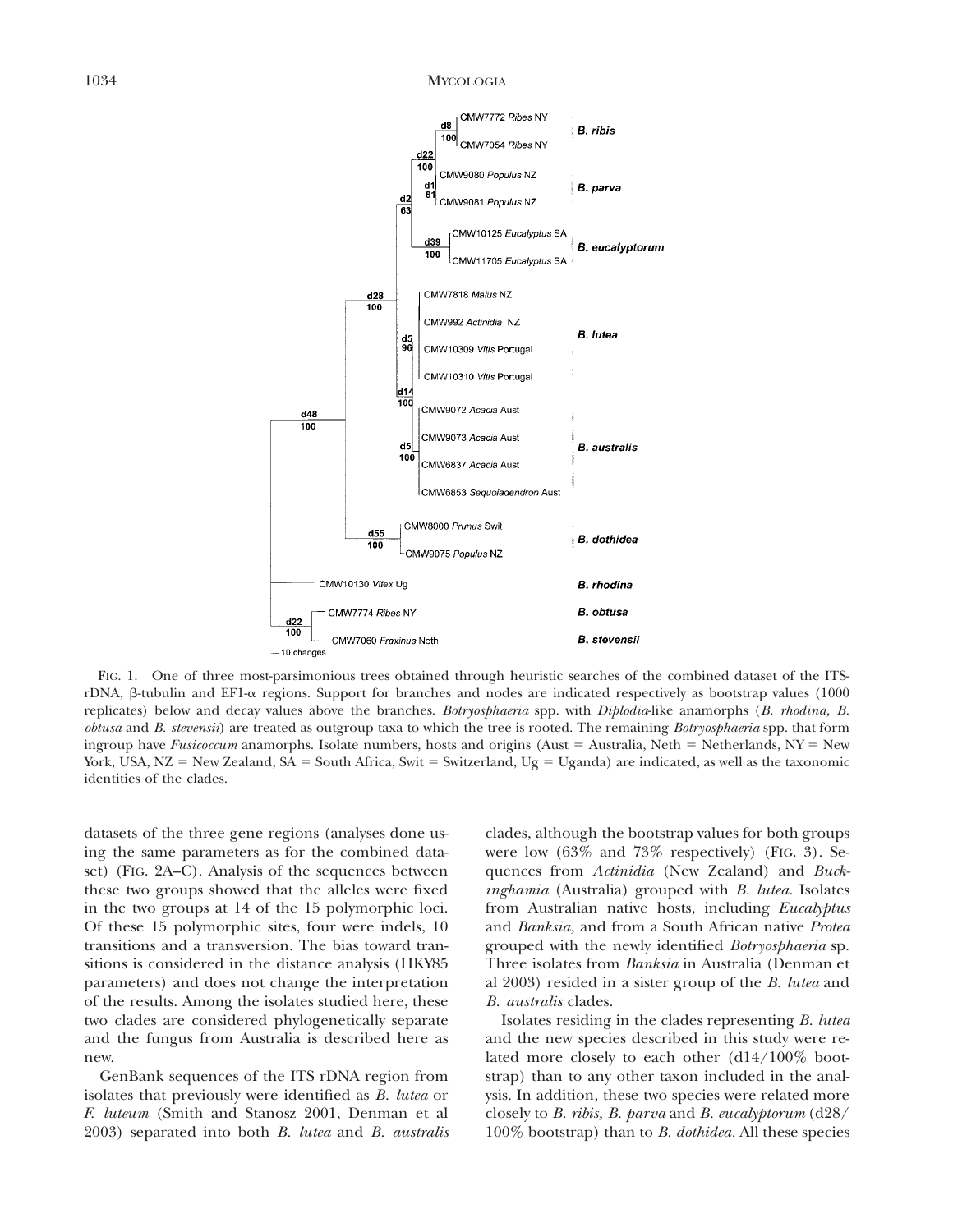

FIG. 2. Representative most parsimonious (MP) trees of individual analyses of  $(A)$  the ITS-rDNA,  $(B)$   $\beta$ -tubulin and (C) EF1-a regions. To avoid repetition, only the branches carrying isolates of the species in question in this study, *Botryosphaeria lutea* and *B. australis,* are shown. The values of tree length, phylogenetic signal (g1), consistency index (CI) and retention index (RI) are given for each tree. The lengths of the branches are indicated above the branches and the bootstrap values (1000 replicates) below the branches.

have *Fusicoccum* anamorphs and group together (100% bootstrap), as opposed to isolates of *B. obtusa, B. stevensii* and *B. rhodina,* which have *Diplodia* or *Lasiodiplodia* anamorphs. DNA sequences from the latter species were used as outgroup taxa in the analyses.

*Morphological characterization.*—The isolates from *Acacia* spp. and *Sequoiadendron giganteum* produced anamorph structures on pine needles on WA within 2–3 wk. Teleomorph and anamorph structures of this fungus from field samples and from conidia formed in culture were similar in morphology to those of *B. lutea* and *F. luteum* (FIGS. 4–12). This new species



FIG. 3. The representative branch of the *Botryosphaeria lutea* and *B. australis* clade identified using parsimony and based on ITS-rDNA sequence data. This branch contains all available sequences from this study and GenBank that group with these taxa. The tree length, phylogenetic signal (g1), consistency index (CI) and retention index (RI) are given for the tree. The lengths of the branches are indicated above the branches and the bootstrap values (1000 replicates) below the branches. GenBank sequence and isolate numbers, host and origin (Aust  $=$  Australia, Ital  $=$  Italy, NZ  $=$  New Zealand, Port  $=$  Portugal, SA  $=$  South Africa) are indicated, as well as the taxonomic identities of the clades.

produced a yellowish pigment in young cultures, as also was true for *B. lutea.* The fungus from *Acacia* and *Sequoiadendron,* however, could be distinguished from *B. lutea* and *F. luteum* by its longer conidia with a higher l/w ratio (TABLE II). Isolates of *B. lutea* also produce a much brighter yellow pigment in culture than the Australian isolates, especially at 25 C and higher. Unlike *B. lutea,* no yellow pigment was produced between 25–30 C by the Australian isolates.

#### TAXONOMY

The fungus collected and isolated from *Acacia* spp. and *S. giganteum* in Australia is phylogenetically and morphologically distinct from *B. lutea.* The currently known host ranges of these taxa also do not overlap. The fungus thus is described as new:

**Botryosphaeria australis** Slippers, Crous & M.J. Wingf., sp. nov. FIGS. 4–14

*Anamorph.* **Fusicoccum australe** Slippers, Crous & M.J. Wingf., sp. nov.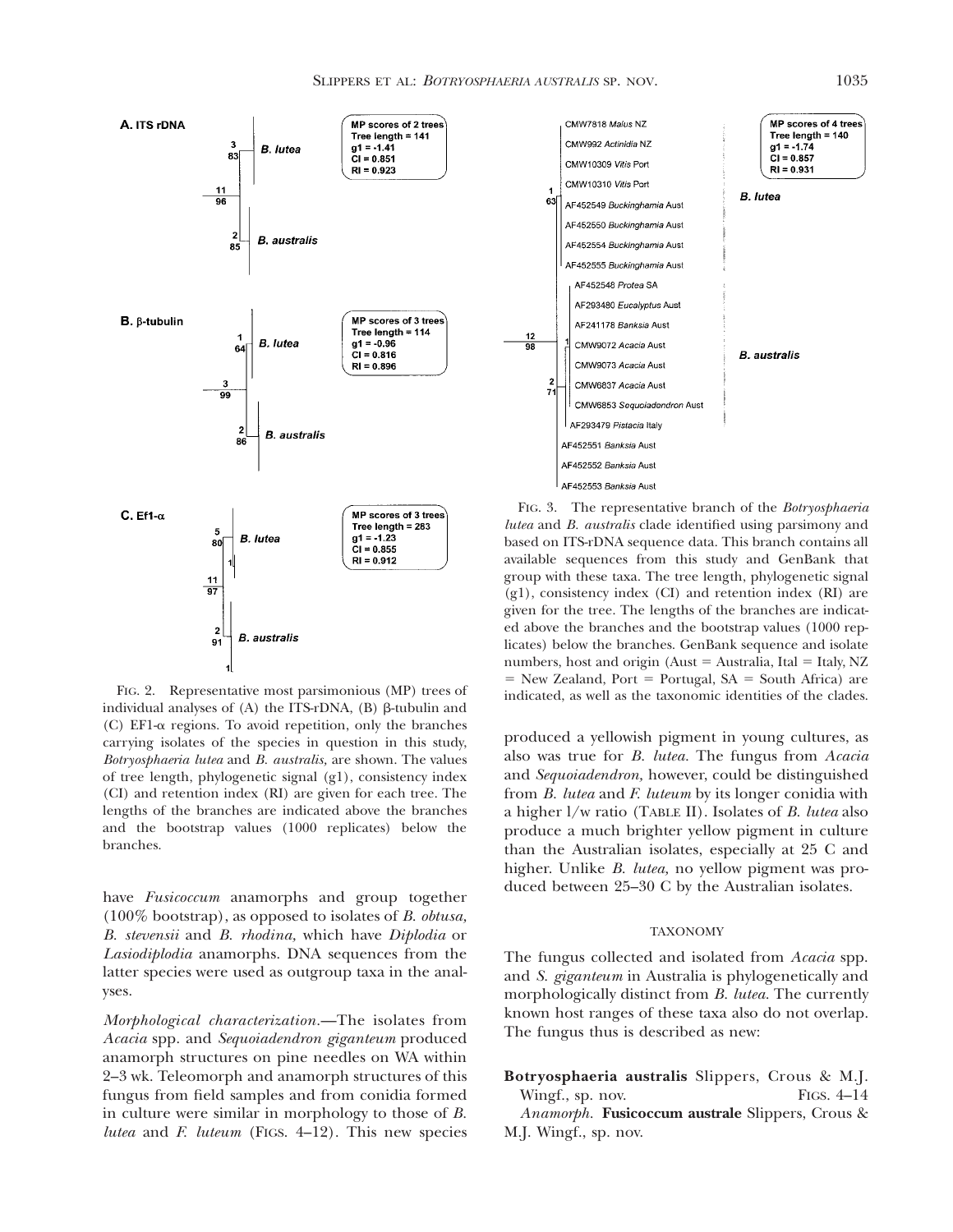



FIG. 5. Conidia and conidiogenous cells of *Fusicoccum australe.* Bar = 10  $\mu$ m.

granularibus. Cellulae conidiogenae holoblasticae, hyalinae, subcylindricae,  $10-14 \times 2-3 \mu m$ , percurrenter proliferantes cum 1–2 proliferationibus, inspissatione periclinali. Spermatia non visa.

FIG. 4. Asci, ascospores and pseudoparaphyses of *Botryosphaeria australis.* Bar =  $10 \mu m$ .

*Etymology.* Referring to the origin in the Southern Hemisphere.

*Note.* The name *B. australis* (Cooke) Petrak is reported by Gibson (1975) in a checklist of fungi from *Eucalyptus.* A literature survey, however, revealed that Petrak did not describe such a taxon. The listing in Gibson, therefore, is incorrect and the name is available for use.

Ascostromata per corticem erumpentia, 1.2 mm diametro. Ascomata pseudothecialia, 2–10 botyroide aggregata, interdum solitaria, globosa ostiolo centrale, papillata vel glabra, inclusa cum solum papillis emergentibus usque ad  $\frac{2}{3}$  emergentia, nigra, 100–300 μm; paries pseudothecii e 5–8 stratis texturae angularis, extus e cellulis atrobrunneis vel brunneis composita, intus e cellulis hyalinis revestimentum loculi facientes. Asci bitunicati, clavati, 60-125  $\times$  $16-25$   $\mu$ m, inter pseudoparaphyses multas, filiformes, septatas, raro apicem versus ramosas,  $3-4 \mu$ m latas. Ascosporae fusoideae vel ovoideae,  $20-23(-25) \times 7-8(-9) \mu m$ , unicellulares, hyalinae, laeves, contentis granularibus, in asco biseriatae. Conidiomata (in ''WA'' in acis pinorum sterilifactis in 7–21 diebus formata) pycnidialia, superficialia, globosa, plerumque solitaria mycelio tectaque. Conidia fusiformia, basibus subtruncatis vel obtuse rotundatis, (18– )23–26(–30)  $\times$  5–6(–7.5) µm, hyalina, unicellularia raro septum ante germinationem facientia, laevia contentis

*Ascostromata* erumpent through the bark, 1.2 mm diam. *Ascomata* pseudothecial, forming botryose aggregates of 2–10, sometimes solitary; globose with a central ostiole, papillate or not, imbedded with only papilla emerging up to ⅔ emergent, black, 100–300 mm; pseudothecial wall comprising 5–8 layers of *textura angularis,* outer region of dark brown or brown cells, inner region 3–6 layers of hyaline cells lining the locules. *Asci* bitunicate, clavate,  $60-125 \times 16$ –  $25 \mu m$ , 8-spored, between numerous filiform, septate pseudoparaphyses, rarely branched in the upper parts, 3–4 mm wide. *Ascospores* fusoid to ovoid,  $20-23(-25) \times 7-8(-9) \mu m$  (average of 50 ascospores  $21.9 \times 7.6 \mu m$ ,  $1/w$  2.9), unicellular, hyaline, smooth with granular contents, biseriate in the ascus. *Conidiomata* (formed on WA on sterilized pine needles within 7–21 d) pycnidial, superficial, globose, mostly solitary and covered by mycelium. *Conidia* fusiform, base subtruncate, (18–)23–26(–30)  $\times$  5–6(–7.5) µm (average of 240 conidia 24.7  $\times$  5.1  $\mu$ m,  $1/w$  4.8), hyaline, unicellular, rarely forming a septum before germination, smooth with granular contents. *Conidiogenous cells* holoblastic, hyaline, subcylindrical,  $10-14 \times 2-3$  µm, phialidic with periclinal thickening or proliferating percurrently with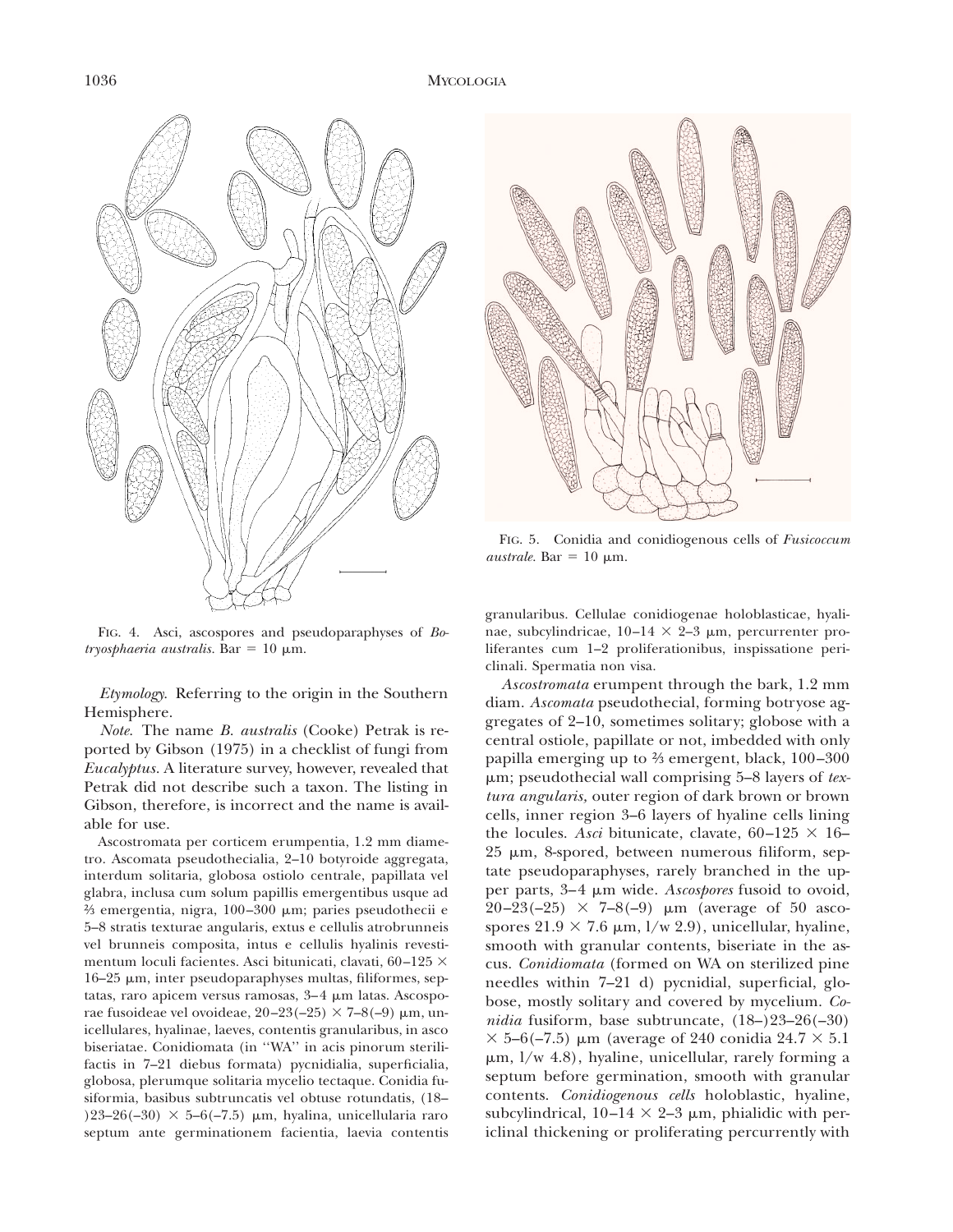

FIGS. 6–14. *Botryosphaeria australis* (anamorph *Fusicoccum australe*) dissecting microscope and DIC compound-microscope micrographs. 6. Ascomata in botryose clusters that erupt through the bark. When dissected, the contents are conspicuously white (arrows). 7, 8. Sections through ascomata and ascomatal neck. Bars =  $100 \mu m$ . 9. Bitunicate asci and immature ascospores. 10, 11. Mature ascospores. 12, 13. Conidiogenous cells (arrows) with periclinal thickening and percurrent proliferation. 14. Fusiform conidia. Bars =  $10 \mu m$ .

1–4 proliferations. *Spermatia* not observed. *Cultures* having buff  $(19<sup>''</sup>f)$  to light primrose  $(23<sup>''</sup>b)$  colonies, light yellowish pigment diffusing into the medium most noticeably between 15–20 C in the dark, becoming olivaceous buff  $(21''d)$  to olivaceous gray  $(21''''')$  after 5–6 d, with a sparse to moderately dense, appressed mycelial mat in center with sparse tufts of aerial mycelium around edges, margin smooth. Optimum temperature for growth 25 C, colony reaching 48 mm diam on PDA after 4 d at 25 C in the dark.

*Specimens examined.* AUSTRALIA. VICTORIA: Batemans Bay, *Acacia* sp., M.J. Wingfield (HOLOTYPE PREM57589) (culture CMW6838); Batemans Bay, *Acacia* sp., *M.J. Wingfield* (PREM57590); Batemans Bay, *Acacia* sp., *M.J. Wingfield* (PREM57592); Batemans Bay, *Acacia* sp., *M.J. Wingfield* (PREM57593); ACT: Canberra, *Sequoiadendron* sp., *M.J. Wingfield* (PREM57594); Canberra, *Sequoiadendron* sp., *M.J. Wingfield* (PREM57595).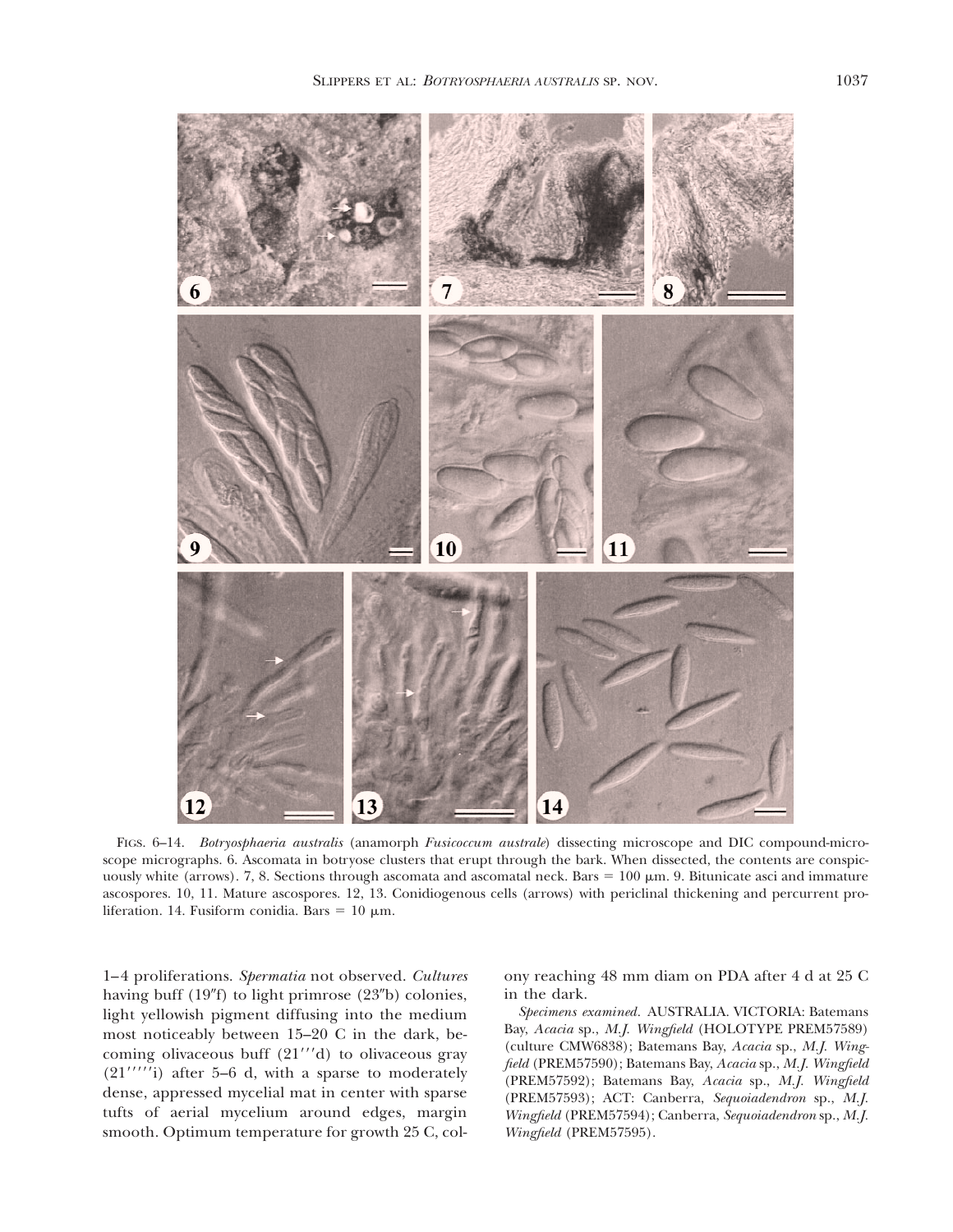|                          |                                                            | TABLE II. Measurements of ascospores and conidia of Botryosphaeria lutea and B. australis and their Fusicoccum anamorphs |     |                            |
|--------------------------|------------------------------------------------------------|--------------------------------------------------------------------------------------------------------------------------|-----|----------------------------|
| Identity                 | Ascospore size                                             | Conidial size <sup>1</sup> $(\mu m)$                                                                                     | L/N | Source of data             |
|                          | $\mu$ m                                                    |                                                                                                                          |     |                            |
| F. luteum                | Not seen                                                   | $(14-)20-24(-32) \times (5-)6-7(-9)$ [Ave. 21.7 $\times$ 6.7]—in vitro                                                   | ್ಲಿ | Pennycook and Samuels 1985 |
| B. lutea/F. luteum       | $18 - 22.5(-24) \times 7.5 - 12$                           | $(12-)16.5-22.5(-24) \times 4.5-6(-7.5)$ [Ave. 17.2 $\times 4.5-6$ ] — in vivo                                           | 8.S | Phillips et al 2002        |
|                          |                                                            | $(15-)18-22.5(-24) \times 4.5-6(-7.5)$ [Ave. 19.7 × 5.6] — in vitro                                                      | 3.6 |                            |
| B. australis/F. australe | $20 - 22(-23.5) \times 7 - 8$                              | $(18-26(-30) \times 5-6(-7.5)$ [Ave. 24.7 $\times 5.1$ ] — <i>in vitro</i>                                               | 4.8 | This study                 |
|                          | しゅうしゅ こうしゃ かいしょう かいしょう かいしょう こうしゅう しゅうしゃ しゅうしゃ しゅうしゅ かいしょう |                                                                                                                          |     |                            |

 *In vitro* (in culture) and *in vivo* (field collected samples) conidial measurements are given separately, as they differ from each other. In vitro (in culture) and in vivo (field collected samples) conidial measurements are given separately, as they differ from each other

#### DISCUSSION

In this study *Botryosphaeria australis* and its anamorph *F. australe* are newly described. This fungus phylogenetically is related closely to *B. lutea.* The branches of the clades representing these two species are short subdivisions of a deeply branched and welldefined clade. This indicates a relatively recent speciation event.

The genetic and subsequent taxonomic separation of the closely related species *B. lutea* and *B. australis* was confirmed using the phylogenetic-species concept. Sequence variation within the ITS,  $\beta$ -tubulin and EF1-a regions were small and were considered insignificant, if compared to the divergence between other well-defined *Botryosphaeria* spp. The alleles, however, were distributed in the same manner or fixed for the two groups in each of the three gene regions. These fixed alleles over multiple gene regions indicate a barrier to genetic exchange and are considered indicative of phylogenetic species (Taylor et al 2000). This phylogenetic separation confirmed the taxonomic value of small but distinct phenotypic variation that otherwise would have been overlooked. The combination of these DNA based and phenotypic data are considered sufficiently robust evidence to treat these fungi as separate taxa.

The distinction between *B. lutea* and *B. australis* was not recognized in previous studies based only on ITS rDNA sequence data (Smith and Stanosz 2001, Zhou and Stanosz 2001a, Denman et al 2003). This was due to the small ITS sequence divergence between them. The fact that we had access to a much larger collection of isolates also facilitated the discovery of the new taxon. ITS data alone thus can obscure the true species diversity in *Botryosphaeria.* This is similar to *B. ribis* and *B. parva* (Slippers et al 2004), or *Diplodia pinea* (Desm.) Kickx. (= S. sapi*nea*) and *D. scrobiculata* de Wet, Slippers & M.J. Wingf. (de Wet et al 2003), that were considered to represent single species based on their ITS data alone. Multiple gene genealogies, however, showed that these species are phylogenetically distinct (de Wet et al 2003, Slippers et al 2004). These case studies provide good evidence to show that single gene genealogies are insufficient to distinguish cryptic *Botryosphaeria* spp.

Based on ITS rDNA sequences from GenBank, three isolates grouped closer to *B. lutea* and *B. australis* than any other *Botryosphaeria* spp. included in the study, but was separate from both of them. Due to the small differences between the species based on ITS data, it is not clear whether these isolates represent a further closely related species or an ITS variation of either *B. lutea* or *B. australis.* More gene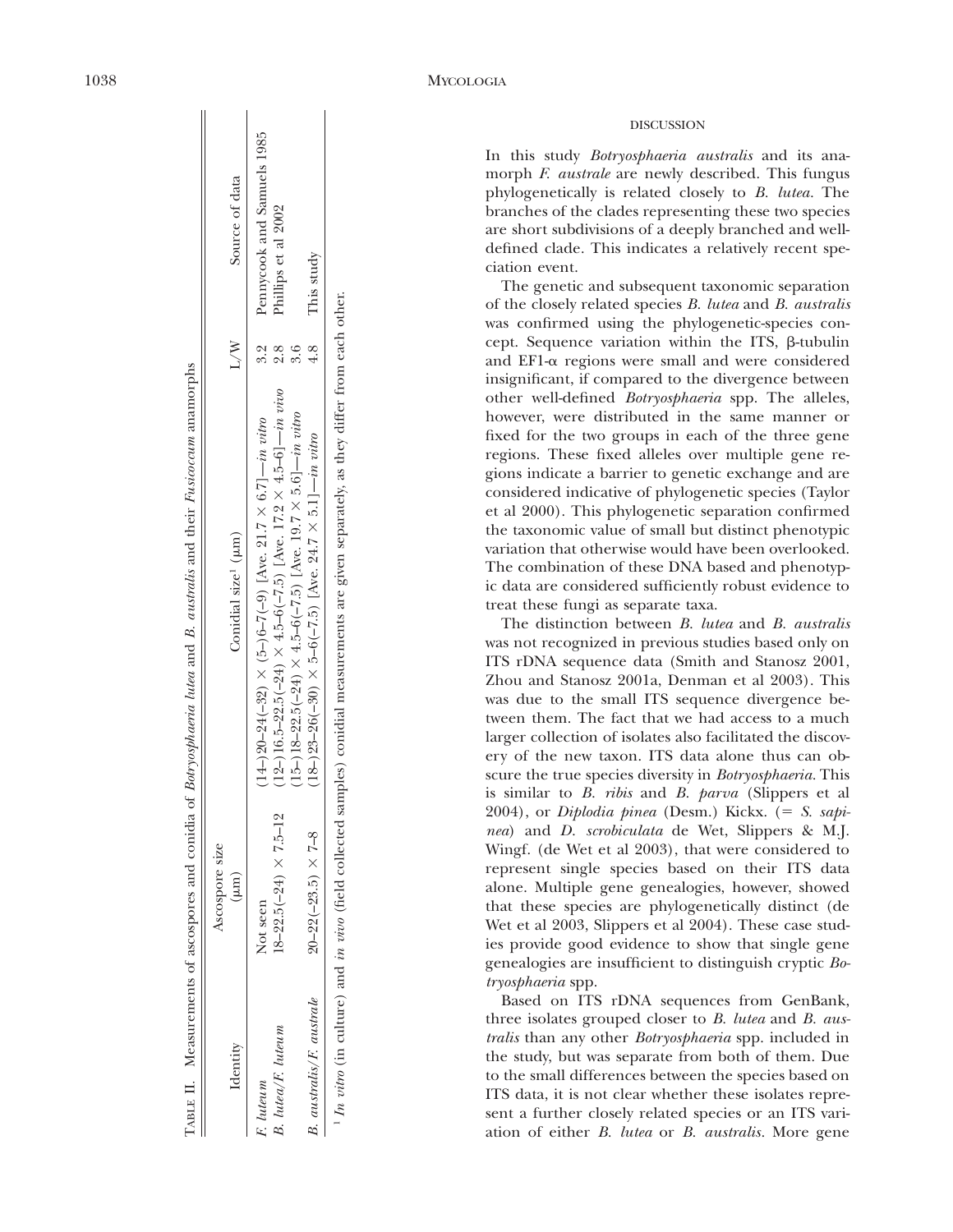sequence data is needed to clarify the true identity of these isolates. Similarly the small ITS sequence difference between the isolate from *Pistacia* in Italy and other *B. australis* isolates warrants further investigation.

Internal-transcribed spacer sequences provided by Smith and Stanosz (2001) and Zhou and Stanosz (2001a) for one isolate from a *Eucalyptus* sp. and one from a *Banksia* sp. were included in this study. Comparisons show that these isolates, previously treated as *B. lutea,* actually represent *B. australis.* In the studies of Smith and Stanosz (2001) and Zhou and Stanosz (2001a), *B. australis* isolates, however, could not be separated from ex-type isolates of *F. luteum* based on RAPD data. These authors also were not able to separate two other cryptic *Botryosphaeria* sp., namely *B. ribis* and *B. parva,* using RAPD data. Another similar example, in which RAPD data have been insufficient to define species, has been with the three recognized ''morphotypes'' of *D. pinea.* These three groups are distinguished using RAPD data but correspond to only two phylogenetic species (de Wet et al 2000, 2003).

*Botryosphaeria lutea* and *B. australis* cannot be distinguished based on teleomorph fruiting structures or ascospores. The conidial dimensions are equally misleading because they are similar in form and general appearance and their length and width dimensions overlap. This is not uncommon among *Fusicoccum* spp. Pennycook and Samuels (1985), Phillips et al (2002) and Slippers et al (2004) all have reported significant overlap in the sizes of *Fusicoccum* spp. In these cases and in our study the species, however, could be separated when averages of conidial sizes and septation were considered. Thus, on average, conidia of *F. australe* are longer and appear more slender (higher length/width ratio) than those of *F. luteum.*

Culture morphology was useful to distinguish between isolates of *B. lutea* and *B. australis. Botryosphaeria australis* produced a distinctly lighter and duller (more cream than yellow) pigment in young cultures than *B. lutea.* In the description of *F. luteum* (Pennycook and Samuels 1985) and *B. lutea* (Phillips et al 2002), the production of a yellow pigment in culture was the easiest way to distinguish this taxon from other species. Before these studies, this pigment was not considered taxonomically useful (Witcher and Clayton 1963). Recent studies of other botryosphaeriaceous fungi also have recognized the value of culture morphology as a useful tool to distinguish *Botryosphaeria* spp. ( Jacobs 2002, de Wet et al 2003, Slippers et al 2004).

*Botryosphaeria australis* differs in morphology and etiology from other botryosphaeriaceous fungi described from native Australian *Acacia* spp., *Banksia* spp. and *Eucalyptus* spp. Hansford (1954) described *B. banksiae* Hansford from *Banksia marginata* from Australia. However, the ascospores of this species are 1-seriate in the ascus and significantly different in size (17–20 3 13–15 mm). *Botryosphaeria acaciae* (Hansford) Dingley (5 *Physalospora acaciae* Hansford) causes galls and cankers on *Acacia* spp. in Australia and New Zealand (Hansford 1954, Dingley 1970). Both of the latter studies, however, report that the teleomorph structures and galls also are associated with a *Diplodia* sp. Dingley (1970) reports ''small papilla on one end'' of the ascospores, which is absent in *B. australis.* This disease also was described from Australian *Acacia* by Scurfield (1966), who identified the causal agent as a fungus in the Sphaeriaceae. Based on the differences in anamorph, the lack of an association with a gall-forming disease and differences in ascospore morphology, we are confident that *B. australis* is not the same fungus as either of those mentioned above.

*Botryosphaeria australis* appears to be native to the Southern Hemisphere, most likely Australia. This hypothesis is based on the current known host and geographic distribution of this taxon. *Botryosphaeria australis* was the only *Botryosphaeria* sp. found on native species of *Acacia* in the different areas and over the two seasons that our collections were made. Isolates from previous studies also are identified here as *B. australis,* e.g., from *E. marginata* and *Banksia caleyi* in Australia and *Protea cynaroides* in South Africa (Smith and Stanosz 2001, Zhou and Stanosz 2001a, Denman et al 2003). Only one isolate from outside these regions grouped with *B. australis*; this was from *Pistacia* in Italy. Thus we are of the opinion that the exotic *S. giganteum* trees sampled during this study in Australia have become infected with a native pathogen.

*Botryosphaeria lutea* is common throughout Australasia and Portugal, but its origin is unknown. All reports from New Zealand have been from introduced hosts. Pennycook and Samuels (1985) collected this fungus from *Malus, Populus* and *Actinidia* species in New Zealand. Hartill (1991) also reported it from avocado from this area. The isolates from a native Australian *Buckinghamia* sp. (Denman et al 2003), however, also group with *B. lutea.* Smith and Stanosz (2001) identified *F. luteum* from the Australian native hosts, *Banksia, Jacksonia horrida, Isopogon tribolus, Dryandra tenuifolia* and a *Leucopogon* sp. These identifications, however, were based only on RAPD data, which did not separate *B. lutea* and *B. australis.* In Portugal *B. lutea* also occurs on introduced (*Vitis* and *Sophora japonica*) and indigenous (*Fraxinus angustifolia*) hosts (Phillips et al 2002).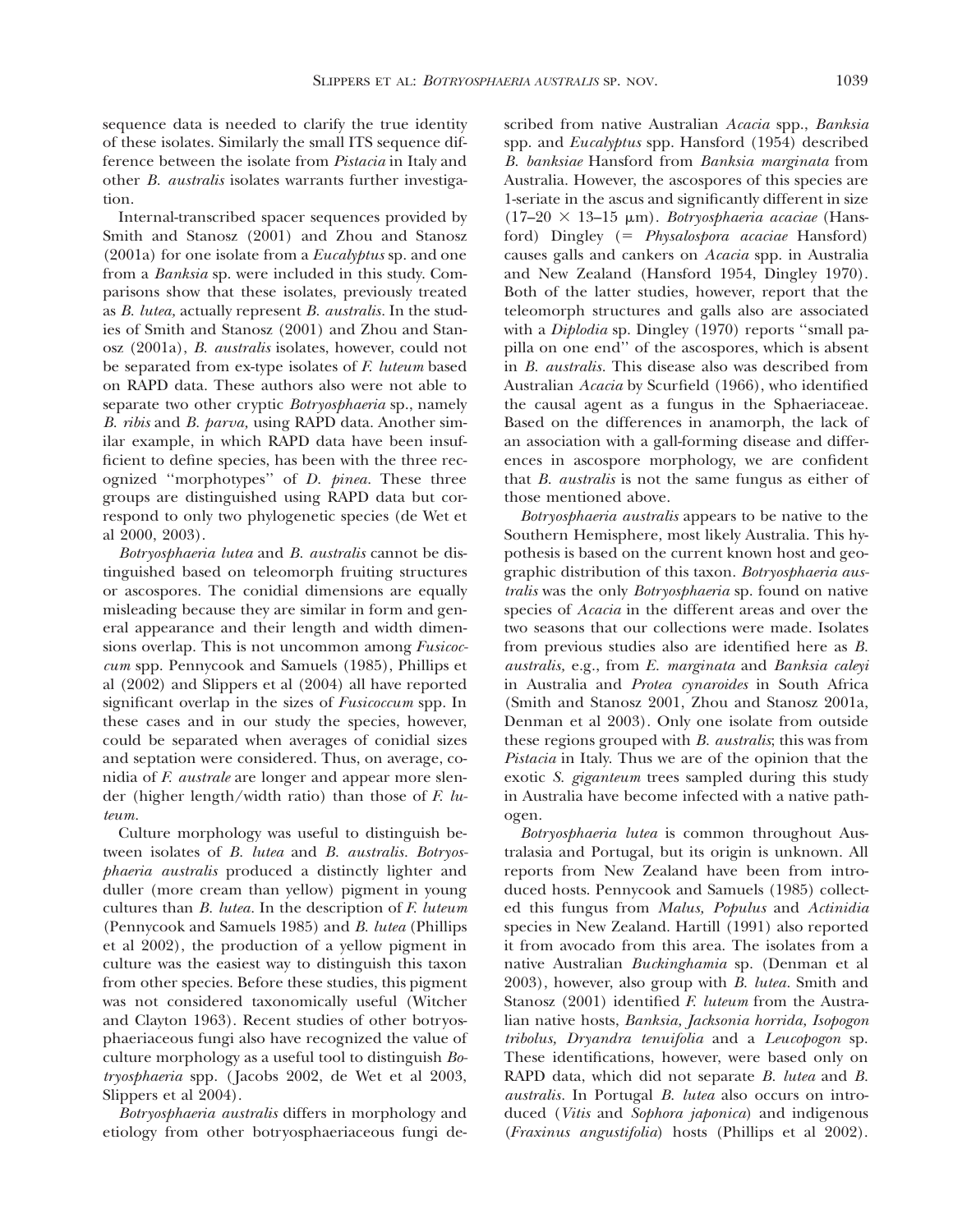This fungus, thus, occurs on native and exotic hosts in both Europe and Australasia, which makes it difficult to predict its natural range.

*Botryosphaeria australis* and *B. lutea* have been moved between the Northern and Southern hemispheres, most likely on germplasm of commercially valuable species. This observation is based on the pattern of distribution and host ranges revealed in this study. It also is clear from our study that both these fungi can infect native and introduced or cultivated hosts in both regions. These introductions, thus, can have significant implications for agricultural and forestry industries and conservation of native flora. Population studies are needed to find the areas of greatest diversity and understand patterns of gene flow between populations of these two fungi. Such information will help to assess the current threat of these pathogens and help curtail their continued spread.

#### LITERATURE CITED

Burgess T, Wingfield MJ, Wingfield BD. 2001. Simple sequence repeat markers distinguish between morphotypes of *Sphaeropsis sapinea.* Appl Environ Microbiol 67:352–362.

 $-$ ,  $-$  2002. Impact of fungal pathogens in natural forest ecosystems: a focus on *Eucalyptus.* In: Sivasithamparam K, Dixon KW, eds. Microorganisms in plant conservation and biodiversity. Dordrecht, The Netherlands: Kluwer Academic Press. p 285–306.

- Carbone I, Anderson JB, Kohn LM. 1999. A method for designing primer sets for the speciation studies in filamentous ascomycetes. Mycologia 91:553–556.
- Cesati V, de Notaris G. 1863. Schema di classificazione degli sferiacei italici. Comment Soc Crittog Ital 1, 4:177–240.
- Denman S, Crous PW, Taylor JE, Kang JC, Pascoe I, Wingfield MJ. 2000. An overview of the taxonomic history of *Botryosphaeria* and a re-evaluation of its anamorphs based on morphology and ITS rDNA phylogeny. Stud Mycol 45:129–140.
	- $-$ ,  $-$ , Groenewald IZ, Slippers B, Wingfield BD, Wingfield MJ. 2003. Circumscription of *Botryosphaeria* species associated with Proteaceae based on morphology and DNA sequence data. Mycologia 95:294–307.
- de Wet J, Wingfield MJ, Coutinho TA, Wingfield BD. 2000. Characterization of *Sphaeropsis sapinea* isolates from South Africa, Mexico and Indonesia. Plant Dis 84:151– 156.

, Burgess T, Slippers B, Preisig O, Wingfield BD, Wingfield MJ. 2003. Multiple gene genealogies and microsatellite markers reflect relationships between morphotypes of *Sphaeropsis sapinea* and distinguish a new species of *Diplodia.* Mycol Res 107:557–566.

- Dingley JM. 1970. Records of fungi parasitic on plants in New Zealand 1966–1968. NZ J Agric Res 13:325–337.
- Eriksson T. 1998. Autodecay version 4.0 (program distributed by the author). Department of Botany, Stockholm University, Stockholm.
- Evans J. 1984. Plantation forestry in the tropics. Oxford: Clarendon Press. 472 p.
- Farris JS, Kallersjo M, Kluge AG, Bult C. 1995. Testing significance of incongruence. Cladistics 10:315–319.
- Felsenstein J. 1985. Confidence intervals on phylogenetics: an approach using bootstrap. Evolution 39:783–791.
- Gibson IAS. 1975. Diseases of forest trees widely planted as exotics in the tropics and southern hemisphere. Part 1. Important members of the Myrtaceae, Leguminosae, Verbenaceae and Meliaceae. Kew, Surrey, England: Commonwealth Mycological Institute. 51 p.
- Glass NL, Donaldson GC. 1995. Development of primer sets designed for use with the PCR to amplify conserved genes from filamentous Ascomycetes. Appl Environ Microbiol 61:1323–1330.
- Hansford CG. 1954. Australian fungi II. New records and revisions. Proc Linn Soc NSW 79:97–144.
- Hartill WFT. 1991. Postharvest diseases of avocado fruit in New Zealand. NZ J Crop Hort Sci 19:297–304.
- Hillis DM, Huelsenbeck JP. 1992. Signal, noise, and reliability in molecular phylogenetic analyses. J Hered 83: 189–195.
- Huelsenbeck JP, Bull JJ, Cunningham CW. 1996. Combining data in phylogenetic analysis. TREE 11:152–158.
- Jacobs R. 2002. Characterization of *Botryosphaeria* species from mango in South Africa [Master's thesis]. Pretoria, South Africa: University of Pretoria. 162 p.
- Jacobs KA, Rehner SA. 1998. Comparison of cultural and morphological characters and ITS sequences in anamorphs of *Botryosphaeria* and related taxa. Mycologia 90:601–610.
- Palm ME. 1999. Mycology and world trade: a view from the front line. Mycologia 91:1–12.
- Pennycook SR, Samuels GJ. 1985. *Botryosphaeria* and *Fusicoccum* species associated with ripe fruit rot of *Actinidia deliciosa* (Kiwifruit) in New Zealand. Mycotaxon 24: 445–458.
- Phillips AJL, Fonseca F, Povoa V, Castilho R, Nolasco G. 2002. A reassessment of the anamorphic fungus *Fusicoccum luteum* and description of its teleomorph *Botryosphaeria lutea* sp. nov. Sydowia 54:59–77.
- Punithalingam E, Holliday P. 1973. *Botryosphaeria ribis.* CMI descriptions of pathogenic fungi and bacteria, No. 395. Kew, Surrey, England: Commonwealth Mycological Institute. 2 p.
- Punithalingam E, Waller JM. 1973. *Botryosphaeria obtusa.* CMI descriptions of pathogenic fungi and bacteria, No. 394. Kew, Surrey, England: Commonwealth Mycological Institute. 2 p.
- Raeder U, Broda P. 1985. Rapid preparation of DNA from filamentous fungi. Lett Appl Microbiol 1:17–20.
- Rayner RW. 1970. A mycological colour chart. Kew, Surrey, UK: CMI and British Mycological Society. 34 p.
- Roux J. 1998. Diseases of *Acacia mearnsii* in South Africa, with particular reference to Ceratocystis wilt [Doctoral thesis]. Pretoria, South Africa: University of Pretoria. 238 p.
- , Coutinho TA, Mujuni Byabashaija D, Wingfield MJ. 2001. Diseases of plantation *Eucalyptus* in Uganda. S Afr J Sci 97:16–18.